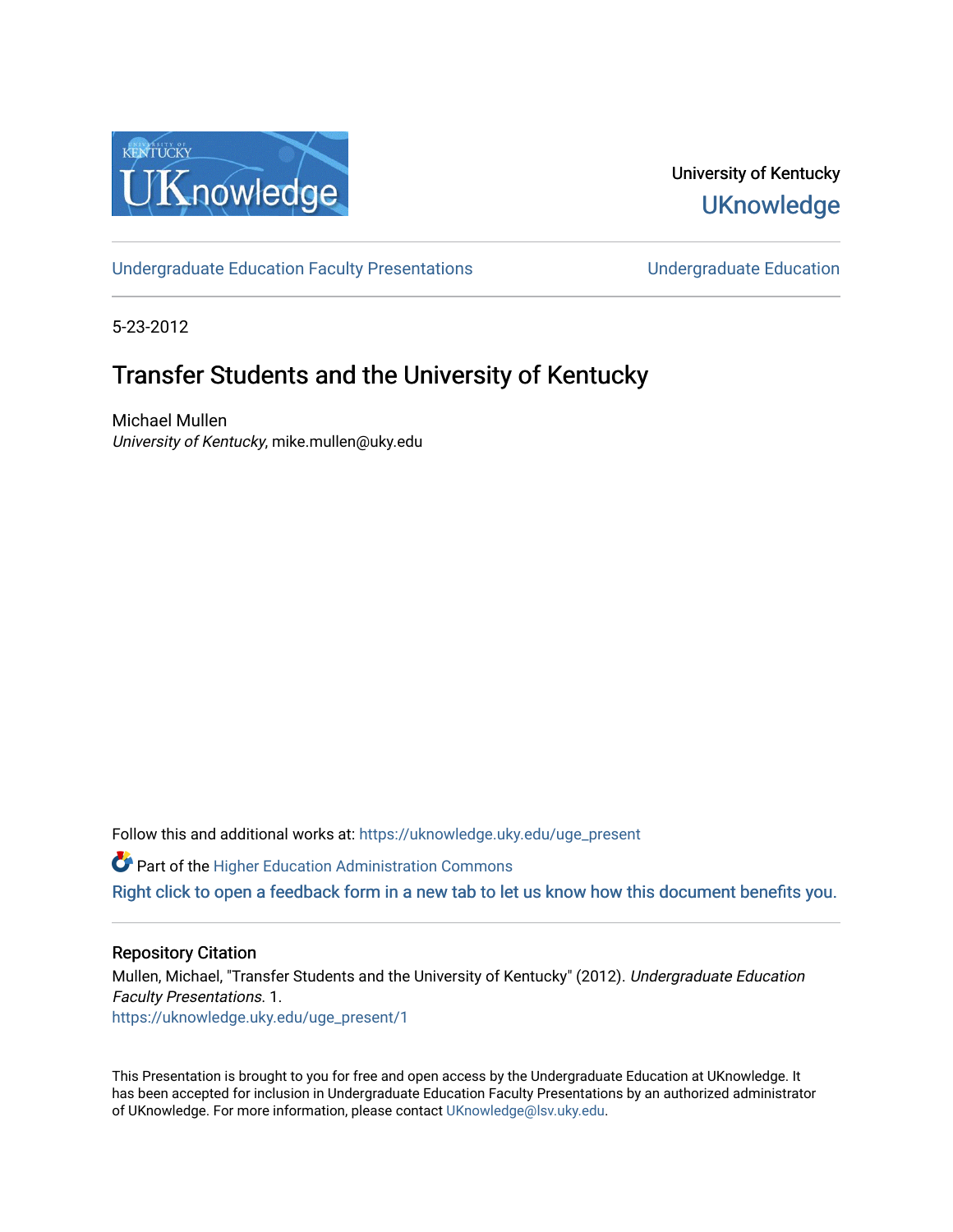

Transfer Students and the University of Kentucky

Michael Mullen, Ph.D. Associate Provost for Undergraduate Education

see blue.

in everything we do.

*An Equal Opportunity University*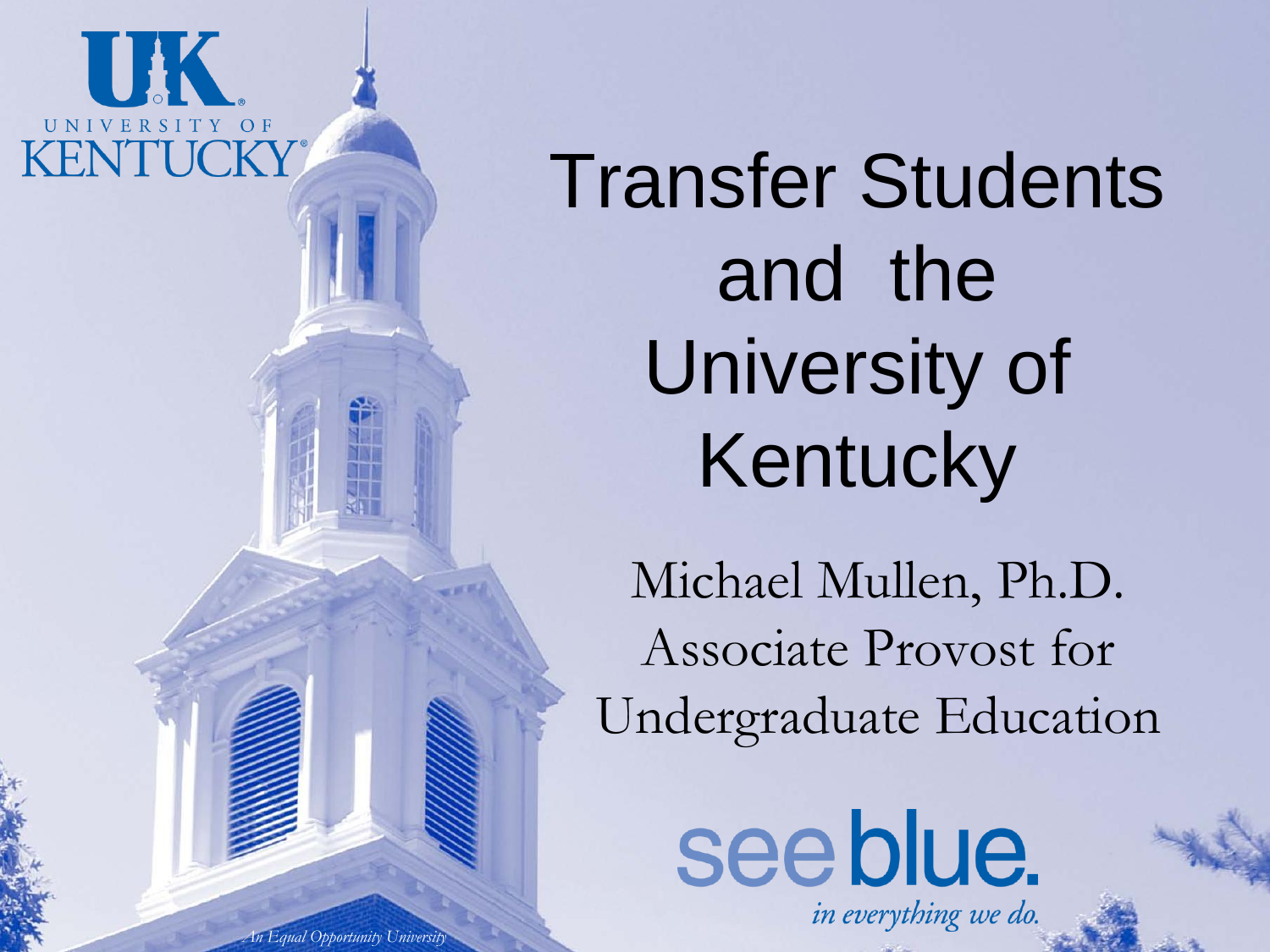

# Past Trends in Transfer

- Declining numbers transferring in since 1997
- 1996-97: first-time and continuing transfers accounted for 6,692 students, 36% of total undergraduate headcount VS
- 2006-07: first-time and continuing transfers accounted for 5,118 students, 25% of all undergraduates - net loss of nearly 1,600 transfers relative to 1996-97 enrollment levels represented a loss of \$10 million in tuition/fees AY 2006-07

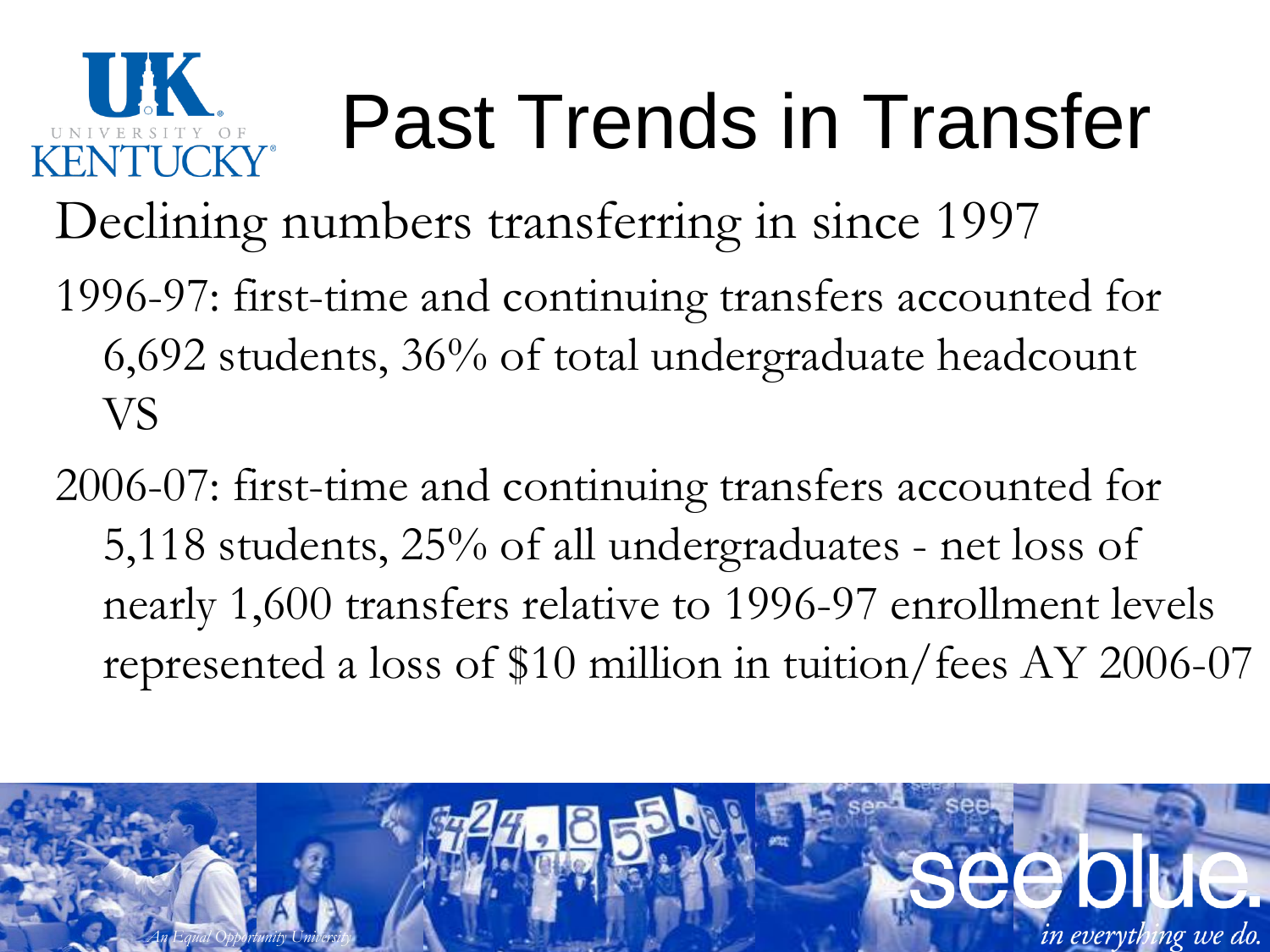

## Recent Initiatives

Transfer Recruiting in Enrollment Management

- Transfer Day 3rd Wednesday each month in UK Visitor Center with general info session and campus tour can incude meeting with a particular academic department
- New staff focusing on monthly visits to KCTCS campuses
- "UK Day" celebrations at top KCTCS feeder schools with transportation provided

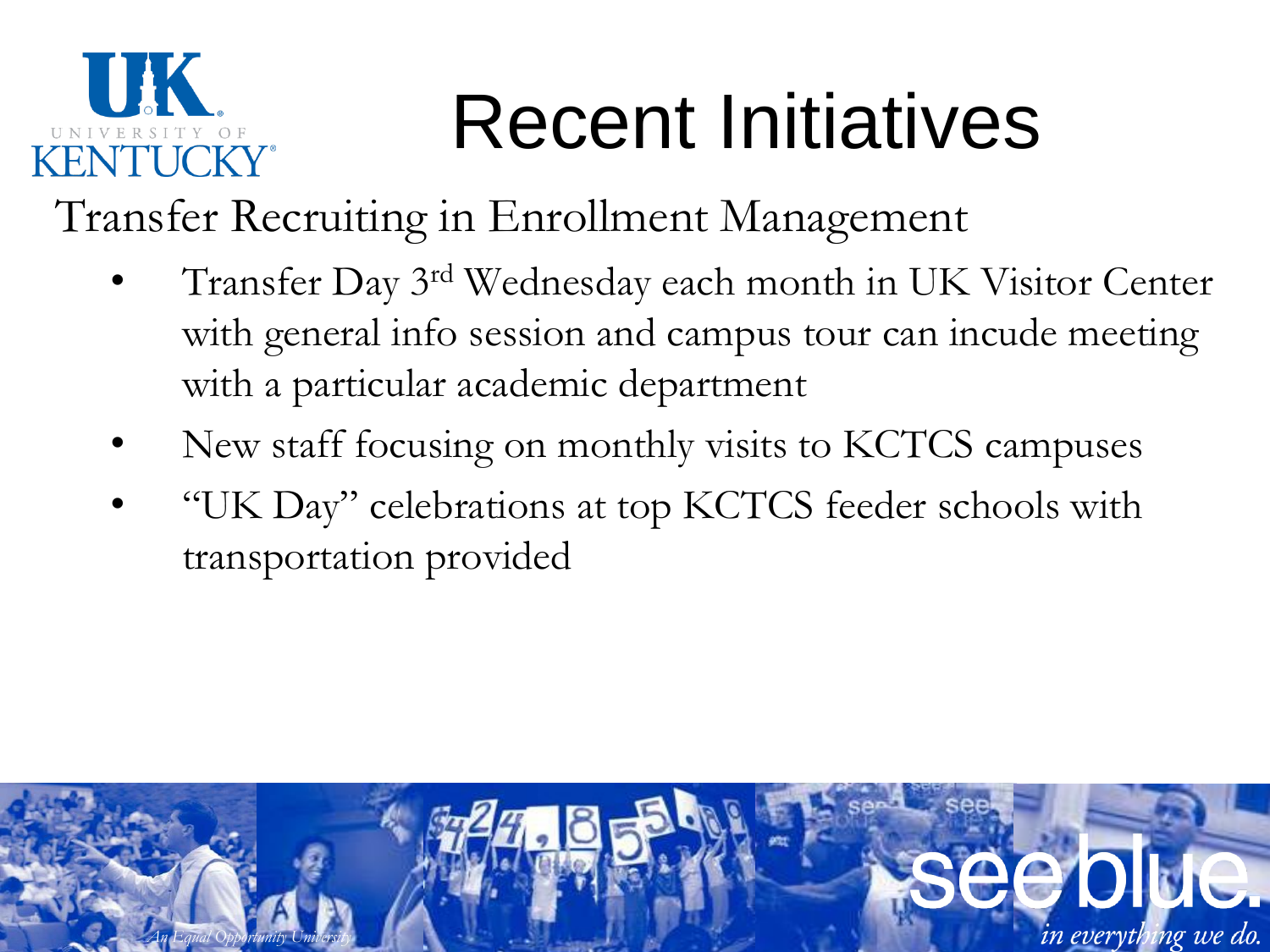## Recent Initiatives

Ray Archer, Central Advising Service and Transfer Center

- Academic advisor housed 4 days a week at BCTC to provide guidance in KCTCS course selections best suited for UK degrees
- Orients all transfer students with special programs in K-Week, teaches and works on curriculum development for UK 201 Orientation Course, assigns transfer peer mentors, assesses impact of programming
- Encourages high achievement with transfer students Tau Sigma National Honor Society
- Maintains contact with and re-recruits UK-native cohort students